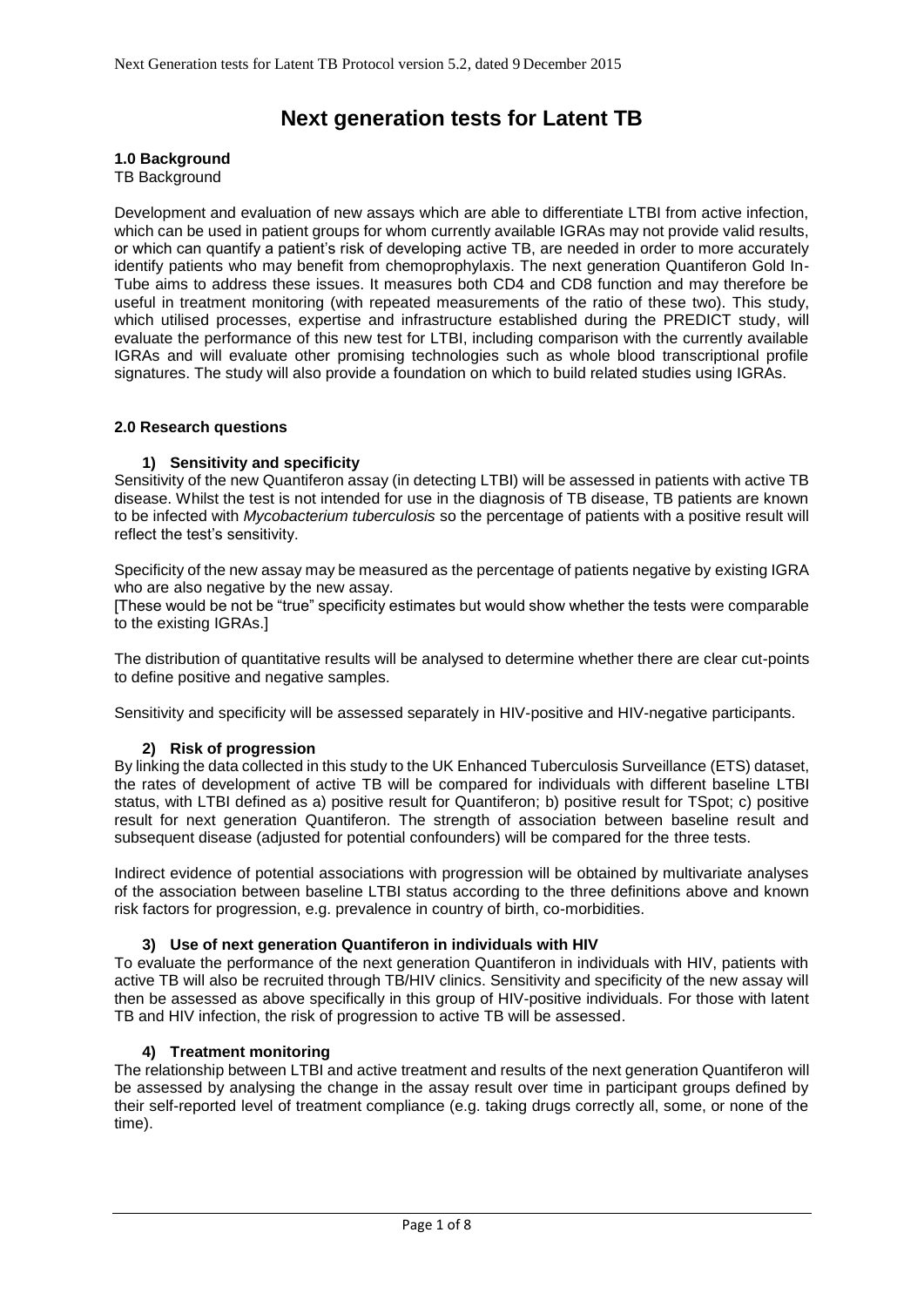# **5) IGRA conversion during Hajj & Umrah**

Existing networks will be used to recruit Hajj and Umrah pilgrims in London prior to their journey to Saudi Arabia. In addition to the baseline questionnaire and blood samples (including those for the next generation Quantiferon), these participants will also provide a second set of blood samples on their return from the pilgrimage to assess the risk of conversion. Information on respiratory (nontuberculosis) symptoms experienced during the pilgrimage will also be collected. A baseline nasal swab will be taken before travel and a second nasal swab collected on their return from the pilgrimage.

# **6) Utility of Next Generation Tests to enhance investigation of a TB incident at a London School**

To evaluate the clinical utility of next generation tests, next generation Quantiferon and other promising technologies, for diagnosing latent TB infection and enhancing TB screening among a younger age group (range: 11 – 15 years) in the context of a rapidly evolving high yield TB outbreak. In addition, this substudy will explore associations between infection status and epidemiological markers of exposure to TB or transmission.

## **3.0 Method**

## **3.1 Research questions 1) – 5)**

# **3.1.1 Design**

## **3.1.1.1 Setting, population and disease burden**

This prospective cohort study will recruit individuals 11 years or older, who are close contacts of cases of active TB.

The work will take place across a network of hospitals in London and general practices in three Primary Care Trusts (PCTs) in North East (NE) London: City and Hackney, Newham and Tower Hamlets PCTs. Patients will be recruited from TB clinics and from the NE London TB Primary Care Network. These hospitals have been selected based on the high incidence of TB (located in areas with over 40 TB cases per 100,000 population including several, such as Newham and Brent, with rates comparable to developing countries). There is also a concentration of high levels of socioeconomic deprivation and ethnic diversity in these boroughs reflecting the population of TB cases nationally. 1

## **3.1.1.2 Recruitment and inclusion criteria**

- 1. Contacts of pulmonary and extra-pulmonary TB patients (whether smear-positive or smearnegative), attending participating TB clinics or primary care centres for screening will be invited to take part. Contacts will include all individuals with a cumulative duration of exposure of greater than eight hours to the relevant index case in a confined space during the period of infectiousness (prior to initiation of treatment). A study TB specialist or practice nurse will identify eligible persons and give them written information sheets (translated as appropriate). Written informed consent will be obtained (with the help of a translator where appropriate) from all patients willing to take part. The research nurse will complete a baseline assessment questionnaire including demographic and clinical information (see details of variables and data collection process below in section 3.2). As this is a pragmatic assessment of the use of these assays, the process is very similar to standard practice with the only differences being obtaining formal consent, systematic collection of data and offer of three IGRA tests at this stage. Details of our estimated recruitment rates are given in section 3.5.
- 2. To assess sensitivity of the IGRAs, we would recruit participants with active TB from the same clinics and primary care centres.
- 3. In addition, we would undertake a study to assess Hajj pilgrims before and after they travel from the UK to Saudi Arabia to determine the proportion of individuals that convert from a negative to a positive test. As well as Hajj pilgrims, who travel once per calendar year, there are groups of pilgrims attending Saudi Arabia for a religious observance known as Umrah throughout the year. Links will be formed with religious establishments and those helping to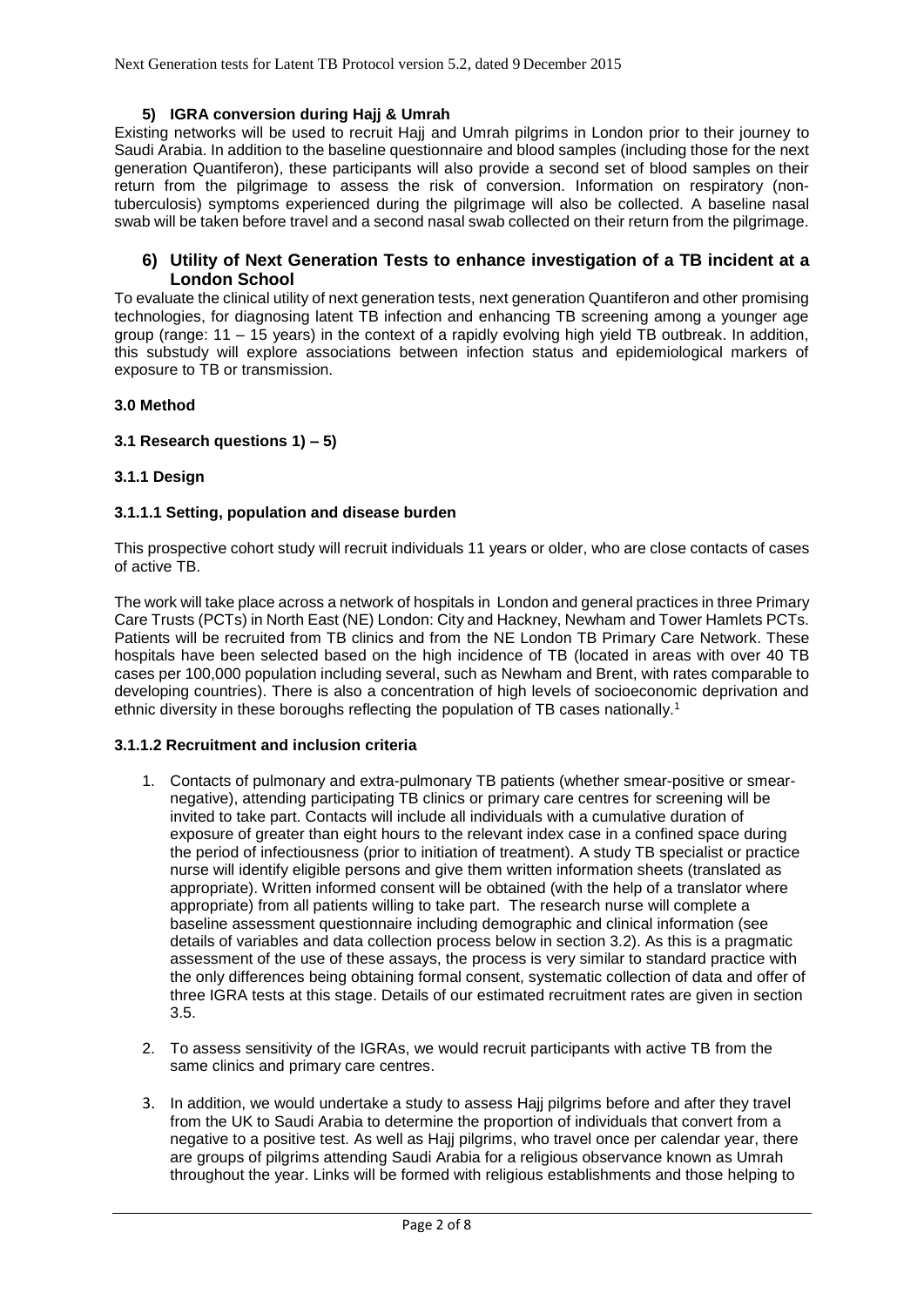arrange travel for them to recruit from this group also, which would have the same sampling and testing regimen as the Hajj pilgrims.

4. In addition, for eg school incidents where children age 11 and over have been exposed to tuberculosis, we will contact children and their parents or guardians during the incident investigation to inform them about the study and determine whether they would like to be involved with this.

## **3.1.1.3 Health technologies being assessed**

#### Blood samples:

LTBI measures: Participants will be tested by the two currently available IGRA tests, Quantiferon-Gold In Tube (ELISA) and ELISpot assay (the same assay as in TSpotTB). We will also evaluate the  $4<sup>th</sup>$ Generation Quantiferon test. All tests will be conducted using standardised protocols.17-19 Residual blood will be kept to repeat the small number of indeterminate results expected. We will ensure that the study processes do not disrupt routine patient care and remain consistent with current practice. All clinics will undertake the assessment for latent infection among contacts at about six weeks after last known exposure, to ensure that nearly all participants have been given sufficient time to develop a cell mediated immune response detectable by IGRA. In addition, clinics in East London routinely undertake a baseline TST and Quantiferon Gold In Tube assay for all patients as part of routine care with a follow up visit at six weeks (this will be paid for by local services). We will use these data to assess conversions and reversions, which we expect to be minimal.

Samples and transportation: A 40 ml blood specimen will be collected. After IGRA testing, full blood count, and repetition of indeterminate assays, the residuum will be stored for future research (see Section 5). The samples will be collected by study nurses at TB clinics or general practices and stored in bottles for full blood count at the local laboratory. Samples will be transported using appropriately equipped courier services to a study testing centre (Royal Free Hospital).

#### Nasal swabs:

This section refers to only the Haij recruits to the study.

When participants attend clinic for the repeat IGRA blood test, they will be asked for a nasopharyngeal swab (taken by a nurse) and a lower nasal swab (self administered), as detailed in the patient information. If a participant doesnot attend for the clinic visit, they will be contacted by phone and may take the lower nasal swab themselves, if they agree, which will be posted to them.

Swabs will be tested for the presence of various bacteria and viruses which can be present in the nasal flora, in particular *Streptococcus pneumoniae, Haemophilus influenza and Neiserria meningitidis,* with the addition of other microbes if routine surveillance suggests this would be useful.

## Other blood tests:

This section refers to only the school incidents study.

When participants attend clinic for IGRA blood test as part of routine care, they will be asked for an extra blood sample of 10 mls to assess the 4th generation Quantiferon test (4 mls of blood) and a new proteomic test produced by Protein Logic (6 mls of blood). This will be the extra blood taken over and above that obtained for routine IGRA testing (generally less than 10mls), as detailed in the patient information and attached enhanced protocol.

## **3.1.1.4 Follow-up**

All participants will be followed for an average of 24 months (between 18 and 36 months) from the date of IGRA testing using a number of approaches a) phone call to GP and/or patient at 24 months or at the end of follow up; b) search of national enhanced TB surveillance reports; c) search of national database of culture proven TB; d) Clinic records. The use of these data sources enables comprehensive national follow-up of participants. This should minimise loss due to transfer of care to other centres by patients or physicians. The follow up will be undertaken by the study coordinator,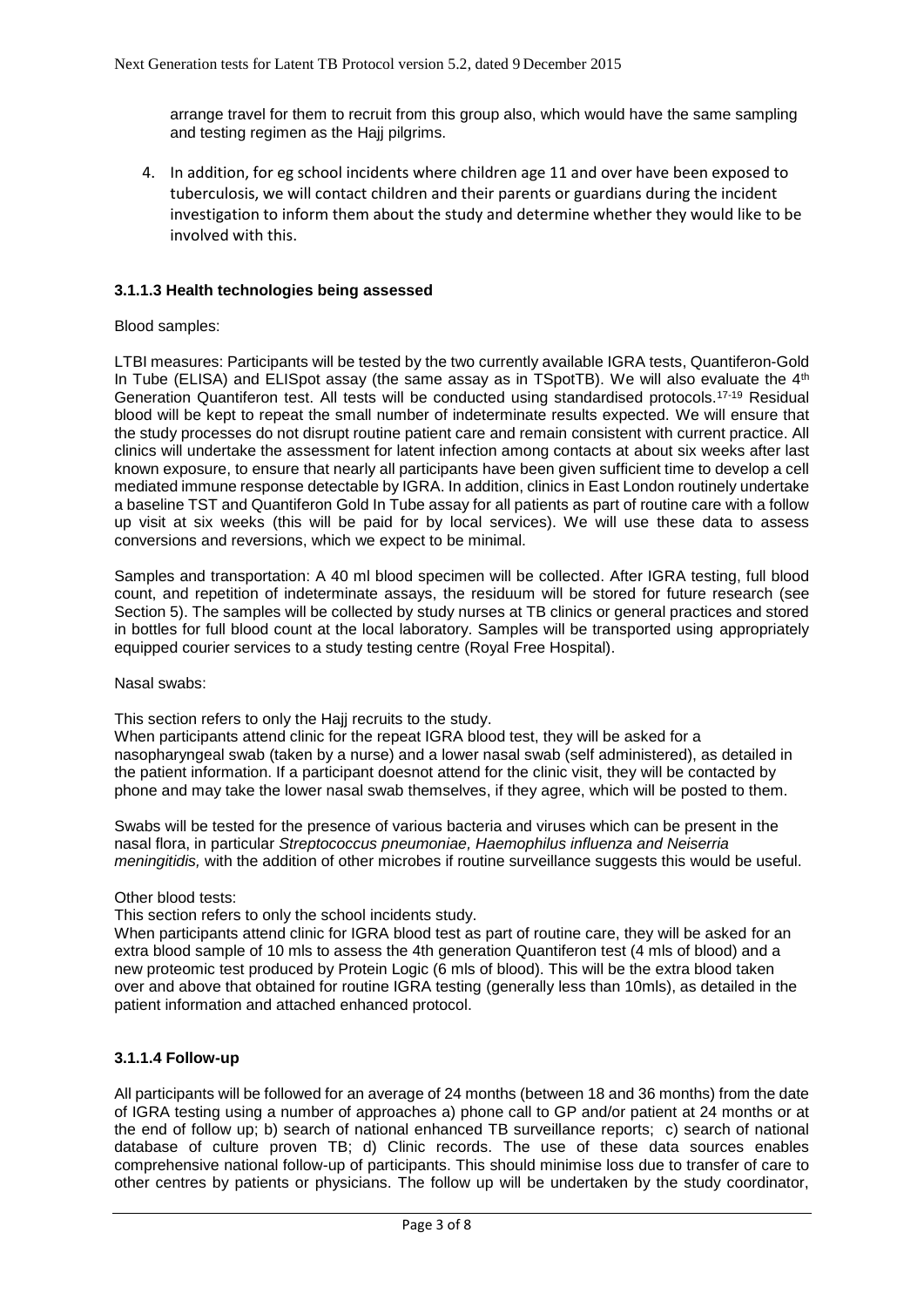administrator and database manager in collaboration with participating centres and coordinated from Public Health England.

The majority of newly infected patients who go on to develop disease will be expected to do so in the first five years, usually within 12 to 24 months<sup>5;21</sup>. Most participants will be followed up for 24 months, with those recruited at the beginning of the study followed up for 36 months and those at the end for 18 months. In this study, if we assume a loss to follow up of 20% (based on clinic data), an average of 24 months follow up will be adequate to ensure that we achieve a 5% progression rate for all participants.

# **3.1.2 Data Collection**

Data will be collected by trained research nurses for the baseline study data and through the webbased national surveillance system, supplemented by clinic and primary care records, for the outcome data. The web based TB surveillance system already holds demographic, clinical and microbiological details of all TB cases in England and Wales and includes a contact investigation module which will be modified to collect data for this study. All data will be imported into a purposely built database maintained at Public Health England with anonymised records at UCL for analysis. This unit has considerable experience of data management and holds the national enhanced tuberculosis and mycobacterial laboratory databases.

Data items to be collected from participants include age, gender, country of birth and date of entry to the UK for non UK born persons, ethnicity, duration of contacts measured in hours and nature of contact (place and size of shared air space), duration of residence in the UK, current employment, the nature of contact with the source case, the time interval between the most recent suspected exposure date and the date of diagnosis in the source case, details of any previous contact tracing, history of previous TB including treatment, results of previous TST and chest radiographic findings, BCG vaccination status (scar and record), vitamin D status, associated medical diagnoses or use of immunosuppressive agents, drugs used for the treatment of latent infection and simple measures of compliance with, and adverse effects of, chemoprophylaxis (i.e. treatment of latent infection).

HIV status will be determined at the end of the follow-up period through pseudo-anonymised record linkage with the national HIV surveillance system, which has been demonstrated to be a reliable mechanism for identifying infected cases.<sup>22</sup> The assessment of the predictive value of IGRA in HIV infected populations was recommended by NICE as a research priority as they are an important subgroup with an extremely high rate of progression to active TB. Although the study is not powered to detect differences in this group (only secondary analyses are proposed), useful data will be obtained as the record linkage is undertaken routinely at Public Health England and does not add extra cost to the study.

DNA finger printing data, from the UK national TB strain typing database hosted by Public Health England, will be utilised to ascertain transmission between index cases and subsequent diagnoses among contacts. This will assist in confirming that any TB disease in secondary cases has arisen from the initial infection (i.e. that the test result relates to the outcome) and not due to subsequent exposure to another case.

## **3.1.3 Outcome measures and definitions**

## 3.3.1 Primary Outcome:

a. Study 1: Development of active TB (Incident Rate Ratios). Prognostic values of tests quantified as incidence rate ratios among contacts. Cases of active tuberculosis will include a) culture confirmed cases with a microbiological diagnosis (isolation of *M. tuberculosis* in the presence of clinical disease) and b) clinically diagnosed cases (signs and symptoms of TB with radiological or histological evidence of tuberculosis). Cases will include all diagnosed individuals reported to the national surveillance system, national microbiological database or diagnosed at participating clinics. Every effort, as recommended by NICE guidelines,<sup>15</sup> will be made to achieve a microbiological diagnosis.

b. Study 2: Proportion of cases with active TB who have a positive IGRA test (separately for each type of IGRA including 4th Generation Quantiferon)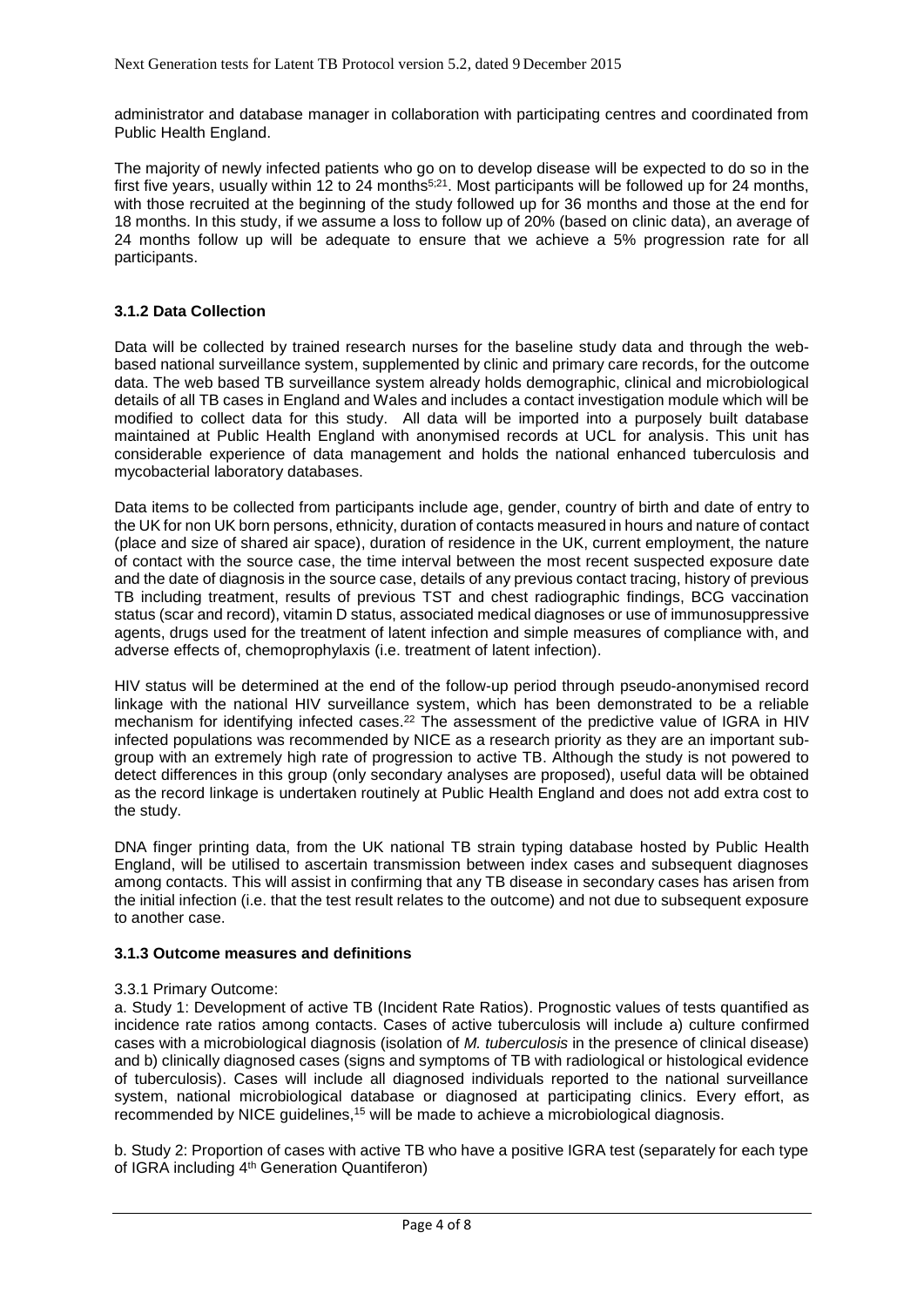c. Study 3: Proportion converting from a negative to a positive IGRA test

3.3.2 Secondary Outcome: Side effects from chemoprophylaxis.

# **3.1.4 Analysis Plan**

Study 1: The primary analysis will focus on estimating the ability of the three tests (individually and in combination) to predict the occurrence of progression to active TB in the cohort who do not receive prophylaxis, and to make comparisons between tests. Estimates of rates of progression to active TB will take into account the follow-up period for each individual, and for those under 35, the differential sampling proportions of test positives and test negatives will be adjusted for to correct for partial verification. The predictive performance of each test (ELISpot, ELISA and new assay) alone and in different combinations will be summarised as incidence rates of developing active TB in test positive and test negative groups, which will be expressed with 95% confidence intervals computed using Poisson exact methods. The discriminatory predictive value of the test will be based on the relative comparison of these rates (the relative incidence rates comparing test positives and test negatives) together with the prevalence of test positive results (which indicates the number who would be treated should the test be used for recommending chemoprophylaxis). Comparisons of the predictive value of pairs of tests or test strategies will be made using Generalised Estimating Equation Poisson regression exploiting within patient comparisons of tests.<sup>7</sup>

Study 2: We will assess sensitivity of quantiferon by calculating the proportion with a positive test.

Study 3: We will determine the proportion converting to a positive test and assess the risk factors for conversion.

## **3.1.5 Sample Size**

The study size (and associated power) has been informed by simulating the study and its analysis 1000 times and observing the proportion of simulations yielding significant results across various scenarios. Conventional methods for sample size calculation would not account for the Poisson nature of the data and the within-patient comparisons of the tests, hence simulation was necessary. The simulations indicated that a cohort of 2,000 participants amongst whom 90 incident events were observed would have around 85% power to detect significant (P<0.05) differences in predictive performance that would arise from differences in sensitivity and specificity of 10% between tests. These differences correspond to increases in predictive performance (expressed as a ratio of relative rates between test positives) of 30%, which would be clinically useful.

We would therefore be requiring 4000 Quantiferon  $4<sup>th</sup>$  generation kits which would be distributed to cover all study objectives.

For the secondary data analyses, based on the rule of thumb of requiring 10 events for every variable in a multiple regression model<sup>23</sup> the cohort should provide adequate events to fit regression models to estimate progression on treatment using regression models to adjust for test-dependent treatment decisions, although the power in particular subgroups may be limited.

# **3.2 Research question 6: Utility of Next Generation Tests to enhance investigation of a TB incident at a London School**

## **3.2.1 Objectives**

## **Objective 1: Enhanced epidemiological investigation**

*Sub-objective a:* To use whole genome sequencing added to epidemiological methods to determine if transmission events within this outbreak arose from one or several sources, and explore variations in strain transmissibility.

*Hypothesis and outcomes:* We hypothesise that the source case arose within the family of the "index" school boy and that the other cases of active TB within the school result from recent infection with the index's mycobacterial strain. However, the strain identified within the family may or may not be identical to strains currently circulating in the community. We futher hypothesise that genomic and/or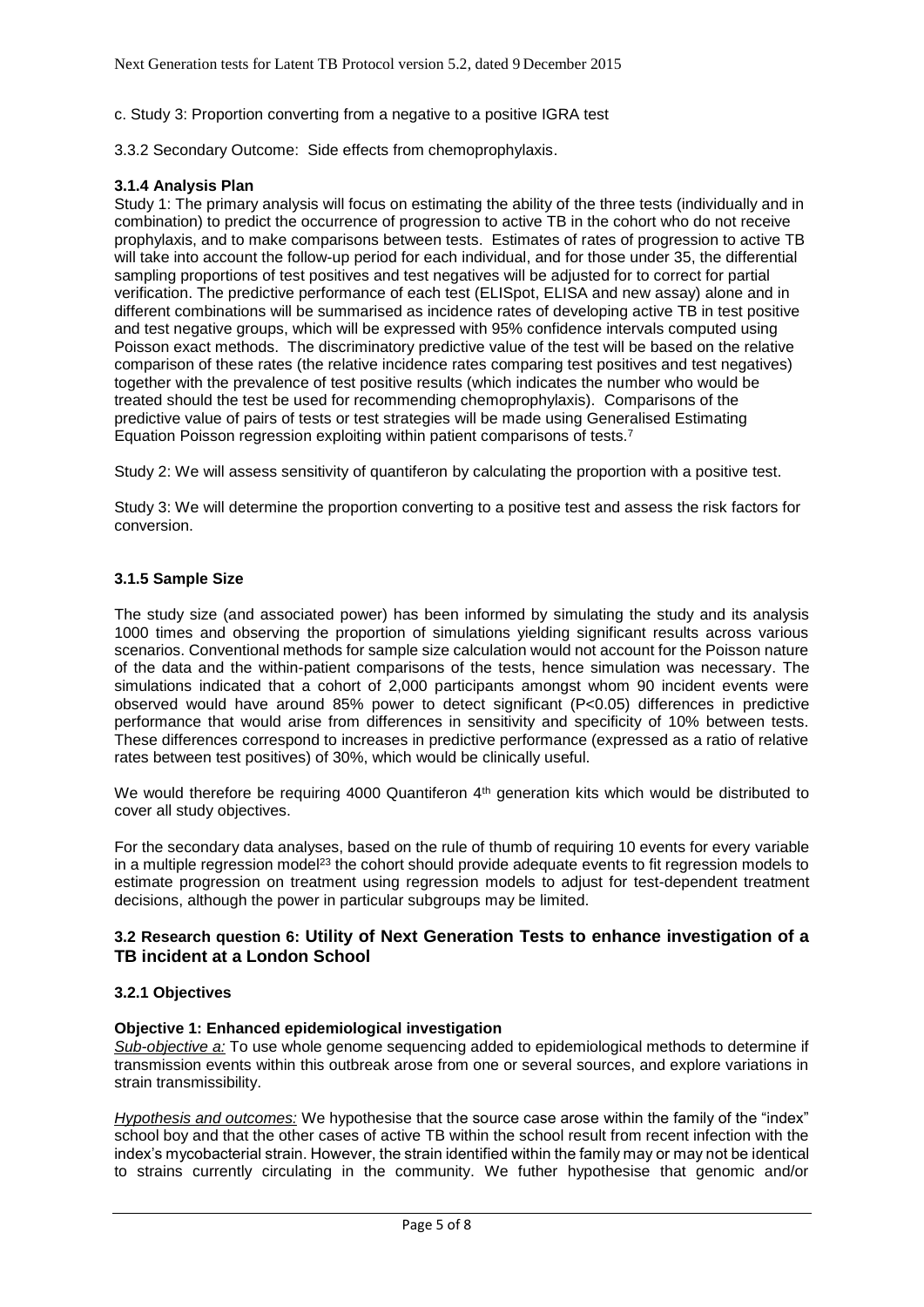epidemiological factors that explain differences in transmissibility within or between strains can be identified.

*Sub-objective b:* To determine whether crowd contact rather than close contact predicts the risk of TB transmission and estimate the rate at which the index case(s) produced infectious quanta.

*Hypothesis and outcomes:* We hypothesise that crowd contact will better predict TB infection risk than close contact. Here, crowd contact is time spent in the same indoor space as another individual, whereas close contact is conversational contact and anything more intimate. These definitions do not include a minumum duration of contact. We also hypothesise that the rate at which the index case produced infectious quanta will be high relative to that measured in other settings. An infectious quanta is the number of infectious airborne particles required to infect.

#### **Objective 2: Enhanced clinical utility for LTBI diagnosis and disease progression**

*Sub-objective a:* To compare the yield of infection between NextGen tests with standard tests of infection (ELISPOT or TST) and against epidemiological predictors of infection risk at baseline.

*Hypothesis and outcomes:* We hypothesise that NextGen tests will have equivalent yield to standard IGRA and, due to greater specificity, accurately identify fewer individuals that should receive preventive therapy when compared to the TST.

*Sub-objective b:* To determine, among TST+ individuals in whom active disease has been excluded, the strength of association between baseline NextGen test results and subsequent active disease (adjusted for potential confounders). Key confounders include provision of isoniazid preventive therapy and BCG vaccination.

*Hypothesis and outcomes:* By linking the data collected in this study to the UK Enhanced Tuberculosis Surveillance (ETS) dataset, the rates of development of active TB will be compared for individuals with different baseline LTBI status.

#### *A protocol describing methods for this objective is attached.*

## **4.0 Ethics and Research Governance**

Multi Centre Research Ethics Committee (MREC) approval will be sought. Informed consent will be obtained from all participants. No LTBI treatment will be offered to those over 35 yrs (following NICE guidelines). The rationale for this is that patients over the age of 35 are more likely to develop sideeffects and therefore the potential benefits are outweighed by the risks.

All study data will be held in accordance with NHS data protection principles including the use of secure password protected systems. UCL will be the nominated sponsor.

An advisory panel will be recruited to help oversee the research and supervise the draft report to the NIHR HTA.

#### **5.0 Bio-repository**

Residual samples will be stored for up to 15 years at the UCL biobank located at the Royal Free Hospital, ensuring that white blood cells and plasma remain available for the evaluation of new markers that predict the development of active tuberculosis among latently infected persons in the future. It is essential to develop a repository to assess the predictive value of the next generation of assays for latent tuberculosis infection at a much lower cost. The initial priority will be for the repeat testing of the two LTBI assays. Storage of cellular and plasma fractions will be at –80°C, with the Royal Free Hospital providing freezer capacity and security of samples. A small number of plasma and cellular samples will be repeated for quality control evaluation of the assays and storage conditions. The biobank thus provides an effective link between clinically-relevant next-generation IGRA technologies and the unique statistical power of the proposed cohort. By enabling determination of the prognostic value of next-generation IGRAs, it provides important added value and makes this proposal future-proof ensuring its continued relevance for policy development several years into the future.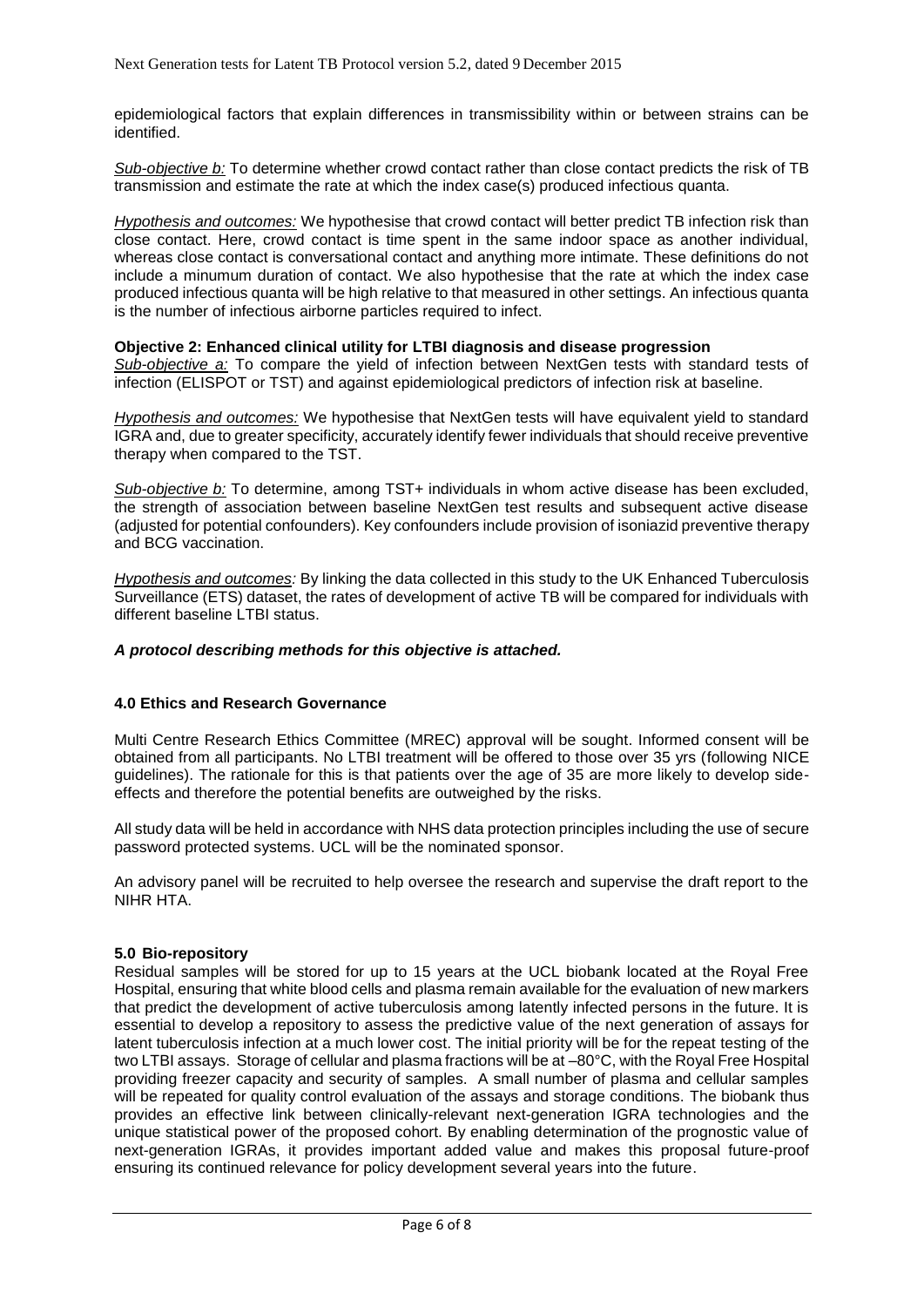## **6.0 Expected output of the research**

A comprehensive report will be prepared. In addition to a formal report to NIHR, the research will be disseminated through peer reviewed publications, conference presentations and engagement with policy makers (Department of Health), patients and the public (via local clinical networks in London, community-based programmes working with at-risk for TB populations and voluntary sector agencies such as TB Alert).

#### **7.0 Timetable**

| <b>Milestones</b> |                                                              |
|-------------------|--------------------------------------------------------------|
| Year 1            | Ethics application                                           |
|                   | Purchase of equipment and study material                     |
|                   | Staff recruitment                                            |
|                   | Organisation of recruitment of participants                  |
|                   | Publication of study protocol                                |
|                   | Start of recruitment                                         |
|                   | Start of follow up                                           |
| Year 2            | Interim analysis of event rates prior to closing recruitment |
|                   | End of recruitment                                           |
|                   | End of baseline formal assays                                |
| Year 3            | Interim analysis of event rates prior to closing follow-up   |
|                   | End of follow up                                             |
|                   | Start of data cleaning                                       |
|                   | Matching with HIV data                                       |
|                   | Statistical analysis                                         |
|                   | Economic analysis                                            |
|                   | Preparation of final report                                  |

#### **8.0 Service User Input**

Input from service users will be obtained through the user group of the NE London TB Network Primary Care Practices, TB Alert and through the user involvement mechanisms arranged for our NIHR funded TB Programme Grant. In addition, the advisory group will include two service users identified with the help of the national TB charity, TB alert. We will ensure that service users are adequately remunerated for their time and input; and that we adhere to the principles of good practice in active public involvement promoted by INVOLVE.

#### **9.0 Complaints**

In the event of complaint about the conduct of the study, the complaint should be reported immediately to the Joint Research Office research-incidents@ucl.ac.uk who will decide which complaints policy applies and who will be the lead organisation. The NHS complaints policy can only apply where the research subject is recruited through an NHS Trust. In other circumstances the UCL complaints policy will apply.

#### **10.0 Insurance**

University College London holds insurance against claims from participants for harm caused by their participation in this clinical study. Participants may be able to claim compensation if they can prove that UCL has been negligent. However, if this clinical study is being carried out in a hospital, the hospital continues to have a duty of care to the participant of the clinical study. University College London does not accept liability for any breach in the hospital's duty of care, or any negligence on the part of hospital employees. This applies whether the hospital is an NHS Trust or otherwise.

#### **11.0 Serious unexpected adverse events and incidents**

All serious Unexpected Adverse Events (if applicable) to a research subject in the study must be reported immediately to the sponsor using the following email address research-incidents@ucl.ac.uk.